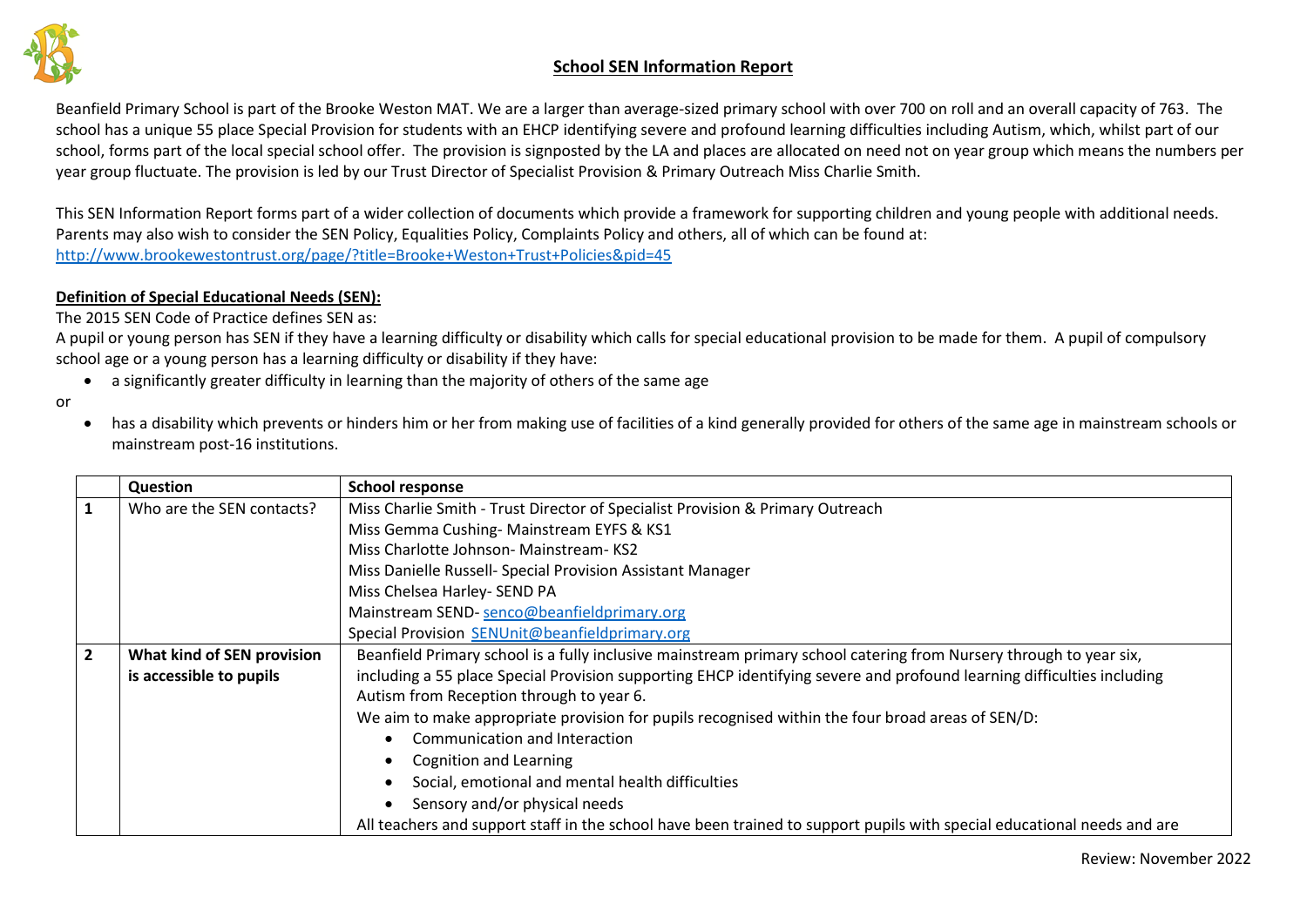

|                         |                                                           | committed to supporting the progress of all pupils, regardless of their gender, ethnicity, social background, religion,<br>sexual identity, physical ability or educational need.                                                                                                                                                             |
|-------------------------|-----------------------------------------------------------|-----------------------------------------------------------------------------------------------------------------------------------------------------------------------------------------------------------------------------------------------------------------------------------------------------------------------------------------------|
|                         |                                                           |                                                                                                                                                                                                                                                                                                                                               |
| $\overline{3}$          | How do we identify pupils                                 | We will assess each pupil's current skills and levels of attainment on entry, which will be on previous settings and Key Stages<br>where appropriate.                                                                                                                                                                                         |
|                         | who may have a SEN?                                       | We have good links with pre-school settings which means that information about special educational needs will usually<br>accompany pupils upon entry to the school and this will be used by the SENCO and class teacher to make sure that<br>appropriate provision is continued.                                                              |
|                         |                                                           | Transition meetings are held with nurseries and pre-schools and a Reception transition meeting is offered to parents in the<br>summer term to discuss specific concerns with the SENCO and the class teacher.                                                                                                                                 |
|                         |                                                           | For pupils transferring into the school at any other phase of their education, this information will be collated from the<br>transfer of files from the previous school. If necessary, a transition plan will be drawn up for each pupils with SEN to ensure a<br>smooth transition into the school and ensure that individual needs are met. |
|                         |                                                           | Class teachers make on-going and regular assessment of progress for all pupils and identify those whose progress:                                                                                                                                                                                                                             |
|                         |                                                           | Is significantly slower than that of their peers starting from the same baseline.<br>$\bullet$                                                                                                                                                                                                                                                |
|                         |                                                           | Fails to match or better the pupil's previous rate of progress.<br>$\bullet$                                                                                                                                                                                                                                                                  |
|                         |                                                           | Fails to close the attainment gap between the pupil and their peers.<br>$\bullet$                                                                                                                                                                                                                                                             |
|                         |                                                           | Widens the attainment gap.<br>$\bullet$                                                                                                                                                                                                                                                                                                       |
|                         |                                                           | If you believe your pupil has special educational needs, then you should contact the SENCO (as outlined above) who will be<br>able to undertake investigations and appropriate assessments to see if they meet national SEN criteria.                                                                                                         |
|                         |                                                           | <b>Special Provision:</b>                                                                                                                                                                                                                                                                                                                     |
|                         |                                                           | Our pupils join our Special Provision with their primary Special educational need/disability already identified and defined<br>through their Education Health Care plans (EHCP).                                                                                                                                                              |
|                         |                                                           | Within the Special Provision, we have small classes and high staffing ratios, as a result it is possible for us to meet the learning<br>needs of each pupil on an individual, small group & whole class teaching basis.                                                                                                                       |
|                         |                                                           | Each year the cohort is reviewed and classes are based on SEND, academic & communication needs ensuring that not only are<br>the learning needs of each pupil are being met but also social, communication, independence and whole child development.                                                                                         |
| $\overline{\mathbf{4}}$ | <b>How does the Academy</b><br>evaluate the effectiveness | All pupils regardless of need are set targets using robust systems.                                                                                                                                                                                                                                                                           |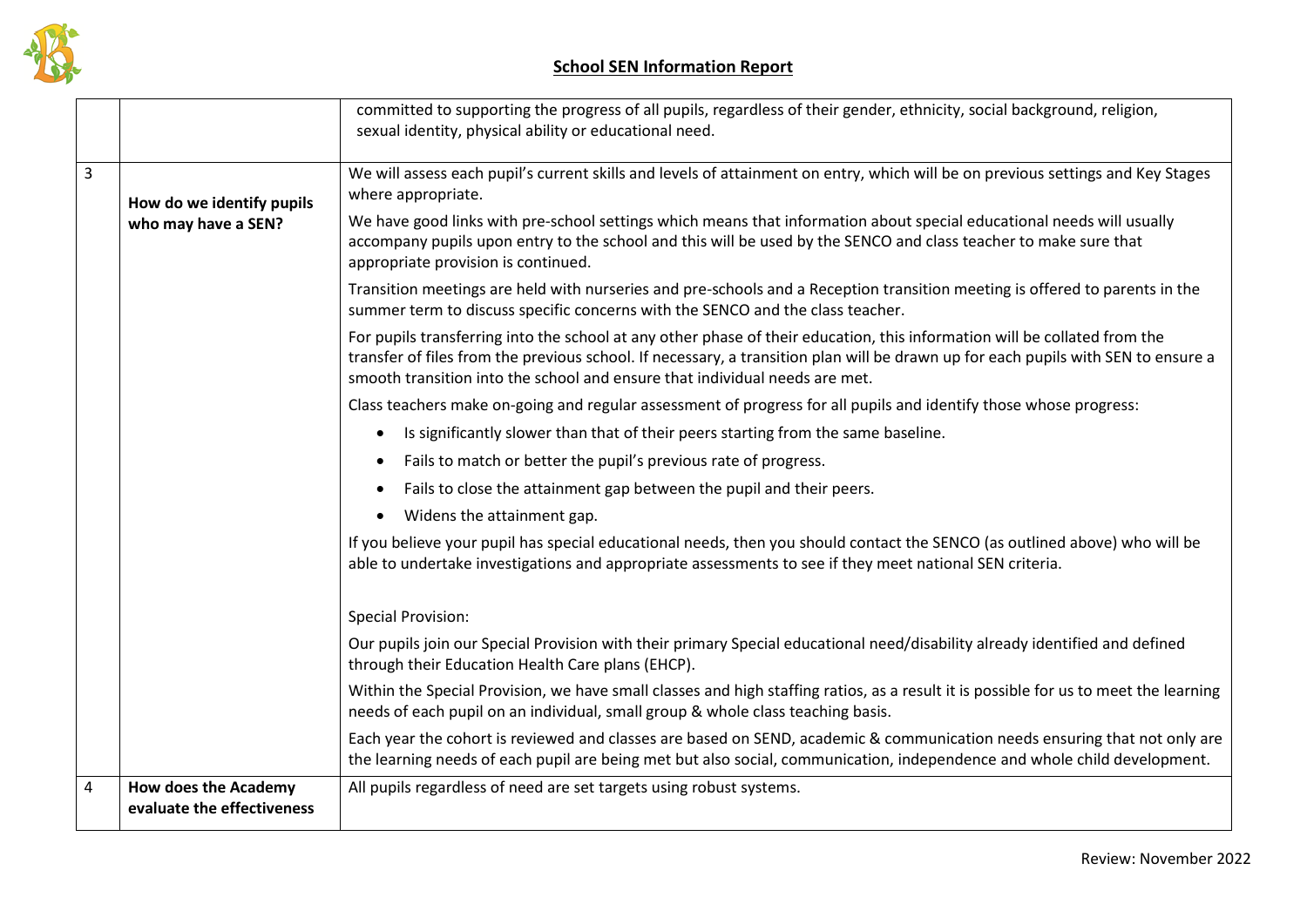

| of its provision for pupils<br>with SEN? |                                                                                                           | The SENCO will work with all parties involved. The SENCO will also work closely with the class teacher and any support staff to<br>ensure all needs of the pupil are being met.                                                                                                                                                                                                                                                                                                                                                                                                                                                                                                                                                                                                |
|------------------------------------------|-----------------------------------------------------------------------------------------------------------|--------------------------------------------------------------------------------------------------------------------------------------------------------------------------------------------------------------------------------------------------------------------------------------------------------------------------------------------------------------------------------------------------------------------------------------------------------------------------------------------------------------------------------------------------------------------------------------------------------------------------------------------------------------------------------------------------------------------------------------------------------------------------------|
|                                          | How will school staff<br>a)<br>support a pupil?                                                           | The class teacher is responsible for overseeing the work the pupils do in class and liaising with parents. Ways in which we<br>support a pupil:<br>Interventions:                                                                                                                                                                                                                                                                                                                                                                                                                                                                                                                                                                                                              |
|                                          | Who will oversee, plan<br>b)<br>work with pupils and<br>parents?                                          | At Beanfield Primary School, we offer a variety of additional interventions that we use to support pupils. These include<br>small group interventions to support social, emotional needs, friendship skills, speech and language, English and Maths.<br>Pupils are identified for additional interventions according to the assessments discussed in section 3 and 6; the progress                                                                                                                                                                                                                                                                                                                                                                                             |
|                                          | How often will this<br>C)<br>happen?                                                                      | they have made; the recommendations by teachers and support staff and concerns raised by parents.                                                                                                                                                                                                                                                                                                                                                                                                                                                                                                                                                                                                                                                                              |
|                                          | Who will explain to<br>d)<br>parents what is<br>happening for the<br>pupil?                               | These interventions follow:<br>inclusion of all pupils in high-quality lessons through quality first teaching.<br>$\bullet$<br>small-group intervention/closing the gap sessions, designed to support pupils to 'catch up' with their peers.<br>$\bullet$<br>one-to-one targeted interventions for pupils identified as requiring academic support e.g. children with EHCP's.<br>$\bullet$                                                                                                                                                                                                                                                                                                                                                                                     |
|                                          | How does the Academy<br>e)<br>assess and review the<br>progress of pupils with                            | <b>Access arrangements:</b>                                                                                                                                                                                                                                                                                                                                                                                                                                                                                                                                                                                                                                                                                                                                                    |
|                                          | SEN?<br>How is the decision<br>f)<br>made about the type<br>and how much support<br>a pupil will receive? | From entry into the school, data in analysed and pupils are identified that may require additional support. The support a<br>pupil can have is dependent on the support levels that they currently require in class. Additional support may include a<br>reader, writer, extra time, prompter or a transcript as appropriate and will be arranged according to the SAT arrangements<br>identified by the DfE for that year. When internal assessment are taking place class teachers will request support from the<br>SEN team to enable pupil to develop their skills to use this form of support during external examinations. It is important to<br>note that there is clear criteria set by exam boards for this support, so pupils makes progress this support may not be |
|                                          | How does the school<br>g)<br>listen to pupils views?                                                      | available for the duration of their study at Beanfield Primary School.<br>Parents Evenings take place on a minimum twice over the year where the progress of each pupil is shared with their<br>parents. Any interventions or extra provisions in place for the pupil will also be shared with the parents during this time<br>and the progress the pupil is making towards these. Reports are sent home to parents three times a year to all pupils. If a<br>pupil is SEN or has additional needs further meetings are arranged between parents, class teacher and SENCo to discuss<br>the progress of their pupil.                                                                                                                                                           |
|                                          |                                                                                                           | If a pupil has an Educational Health Care Plan then an Post EHCP review takes place following 6 weeks full time<br>education of issue of the EHCP/start to Beanfield. A Mid Year EHCP Review takes place and an extensive statutory                                                                                                                                                                                                                                                                                                                                                                                                                                                                                                                                            |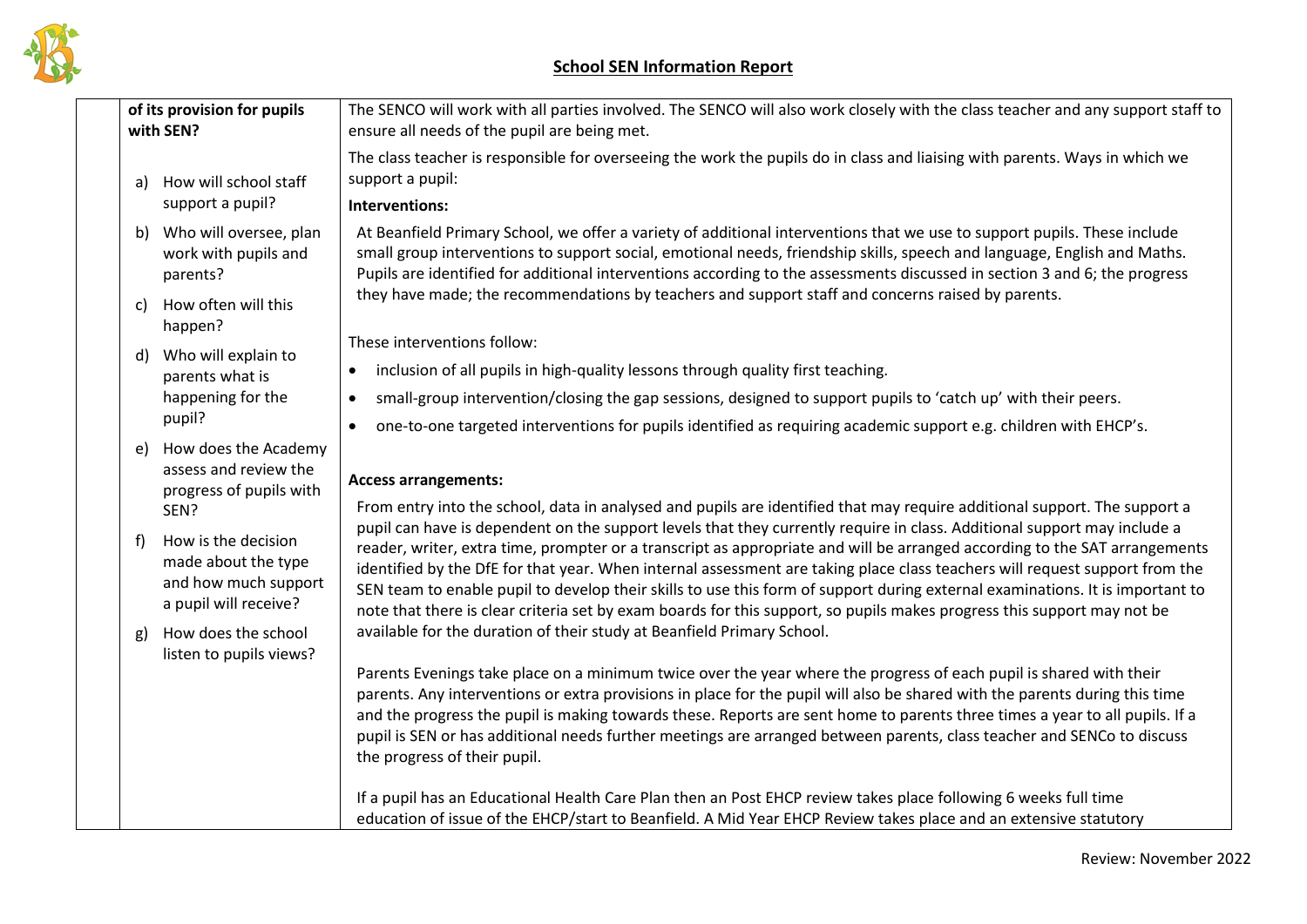

|                 |                                                         | EHCP Annual Review. During the Annual Review parents, SENCO, class teacher, all professionals who have an<br>Education or Health responsibility for the child and any outside agencies involved meet to discuss how the pupil is<br>working towards their EHCP outcomes, small steps, academic & SEND progression for the rolling year. This                                                                                                                                                                                                                                                                                                          |
|-----------------|---------------------------------------------------------|-------------------------------------------------------------------------------------------------------------------------------------------------------------------------------------------------------------------------------------------------------------------------------------------------------------------------------------------------------------------------------------------------------------------------------------------------------------------------------------------------------------------------------------------------------------------------------------------------------------------------------------------------------|
|                 |                                                         | information is shared with the Local Authority. If you wpuld like more information regarding the EHCP Annual Review<br>process please contact; Miss Chelsea Harley senunit@beanfieldprimary.org                                                                                                                                                                                                                                                                                                                                                                                                                                                       |
|                 |                                                         | We have an ethos across the school in that if the parents which to discuss their child's progress or anything else then they<br>can arrange a formal meeting with their pupil's class teacher whenever they like as well as talking informally on the<br>playground daily.                                                                                                                                                                                                                                                                                                                                                                            |
|                 |                                                         | When reviewing support each pupil is treated as an individual. The amount and type of support a pupil receives is decided<br>based on their individual needs. This decision is made by the class teacher and in liaison with (if needed) the SENCO.<br>Some of the interventions and work may also be advised by outside professionals e.g. speech and language interventions.<br>Some pupils receive extra funding due to their SEN needs and therefore may receive more support than others.<br>Pupils with an EHCP may also receive extra support to enable them to meet their targets.<br>Support for a pupil can be in many ways, these include: |
|                 |                                                         | Intervention groups/work (academic or well-being related)<br>Work to be adapted to enable them to access it independently (e.g. for visual impairment needs).                                                                                                                                                                                                                                                                                                                                                                                                                                                                                         |
|                 |                                                         | • Access arrangements for external tests.<br>This is always under constant review and all interventions and additional support is outlined on the school provision map<br>which is overseen by the SENCO. This is reviewed half termly, but may be reviewed more regularly depending on the need<br>of the pupil.                                                                                                                                                                                                                                                                                                                                     |
|                 |                                                         | <b>Pupils Views:</b>                                                                                                                                                                                                                                                                                                                                                                                                                                                                                                                                                                                                                                  |
|                 |                                                         | All pupils in the school are involved with setting themselves targets whether academic or SEN related. The school has an<br>active School Learner Council where a pupil from each class is represented in a group to share thoughts and concerns<br>from their classes. These meetings occur weekly and the representatives from each class are asked to feedback to their<br>classes after each meeting.                                                                                                                                                                                                                                             |
|                 |                                                         | Pupils with behaviour charts and management plans are involved with writing them, where appropriate. All pupils<br>are welcome at Parents evenings.                                                                                                                                                                                                                                                                                                                                                                                                                                                                                                   |
|                 |                                                         | Pupils with Educational Health Care plans are involved in discussions about their annual review and are encouraged to<br>contribute actively to the process.                                                                                                                                                                                                                                                                                                                                                                                                                                                                                          |
| $5\phantom{.0}$ | <b>How does the Academy</b><br>support pupils with SEN? | We are a truly inclusive school and all pupils regardless of need are provided access to a broad and balanced curriculum that<br>is differentiated/scaffolded to address the needs of all. The school take reasonable steps to modify or adapt the learning                                                                                                                                                                                                                                                                                                                                                                                           |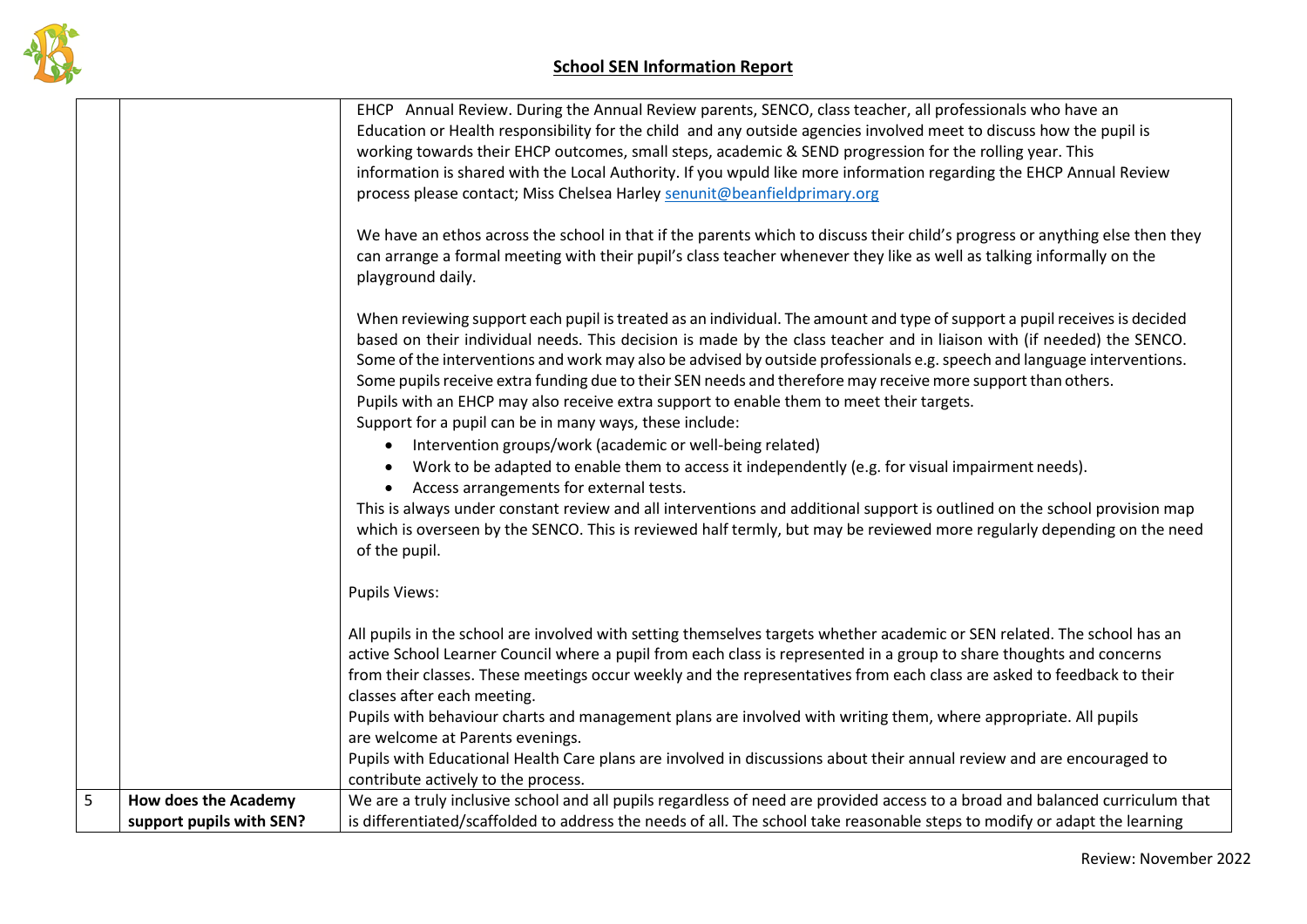

| a) | will the curriculum be<br>matched to a pupil's                        | environment to meet the needs of the individual. The SENCO is part of termly planning sessions with each year group to<br>ensure children with SEND are discussed at the initial planning stage.                                                                                                                                                                                                                                                                                                                                                                                                                                                                                                         |
|----|-----------------------------------------------------------------------|----------------------------------------------------------------------------------------------------------------------------------------------------------------------------------------------------------------------------------------------------------------------------------------------------------------------------------------------------------------------------------------------------------------------------------------------------------------------------------------------------------------------------------------------------------------------------------------------------------------------------------------------------------------------------------------------------------|
|    | needs?                                                                | All mainstream pupils from year one to year six, are set targets in Reading, Writing and Maths. Pupils that are not at<br>expected levels within Reading, Writing and Maths will be identified on a provision map and will be given additional                                                                                                                                                                                                                                                                                                                                                                                                                                                           |
| b) | What is the schools<br>approach to<br>differentiation?                | sessions or interventions to support them out of the usual timetabled sessions. These are intensive programmes which are<br>there to enable the pupils to progress and close the gap between themselves and their peers. Throughout the school year,<br>the school considers the needs of pupils and appropriate interventions on offer to address their needs. The school will                                                                                                                                                                                                                                                                                                                          |
| c) | How are the school's<br>resources allocated and<br>matched to pupils' | consult with pupils and where appropriate parents to ensure that the most appropriate interventions are on offer to all<br>pupils.                                                                                                                                                                                                                                                                                                                                                                                                                                                                                                                                                                       |
|    | special educational<br>needs?                                         | Some pupils may be placed on individual learning plans, these are personalised to the needs to the pupil and targets are<br>worked on in class and through additional provisions or interventions                                                                                                                                                                                                                                                                                                                                                                                                                                                                                                        |
| d) | What support will there<br>be for a pupil's overall<br>well-being?    | All pupils with an EHCP also work with their EHCP outcomes and small step targets. These are tracked against MAPP to ensure<br>good progress for each child and reviewed at each academic data point, where additional support and interventions are put                                                                                                                                                                                                                                                                                                                                                                                                                                                 |
| e) | Pastoral, medical, social<br>emotional in and out of<br>school?       | in place<br>Within the Special Provision all children follow their own individual curriculum pathway alongside either a Pre-Formal,<br>Semi-Formal, Formal-Semi and Informal Curriculum. Children can work within one branch or across a number dependent<br>on their needs and abilities including inclusion within the mainstream classroom and therefore accessing the mainstream<br>curriculum where appropriate. The curriculum within the Special Provision is a skills based curriculum which is<br>differentiated and tailored to meet the individual learning needs of each pupil. Within this curriculum, broader areas of<br>learning are broken down into a series of achievable objectives. |
|    |                                                                       | Beanfield Primary School works with the Health team including Physiotherapists and occupational therapists to ensure<br>that the pupils have access to the appropriate equipment in order to support them with appropriate levels of<br>independence.                                                                                                                                                                                                                                                                                                                                                                                                                                                    |
|    |                                                                       | Each year, the accessibility of the site is reviewed in line with the needs of the existing and new pupils. We have experience<br>of working with pupils with physical disabilities, hearing impairment and visual impairment.                                                                                                                                                                                                                                                                                                                                                                                                                                                                           |
|    |                                                                       | Within the Special Provision, we have a highly adapted environment with specific areas of the school designated for<br>specialized teaching including a sensory room, soft play and a designated outside area to meet the needs of the pupils.                                                                                                                                                                                                                                                                                                                                                                                                                                                           |
|    |                                                                       | Beanfield Primary School, as part of the Pastoral support, has a wellbeing team which meets weekly to address the needs of                                                                                                                                                                                                                                                                                                                                                                                                                                                                                                                                                                               |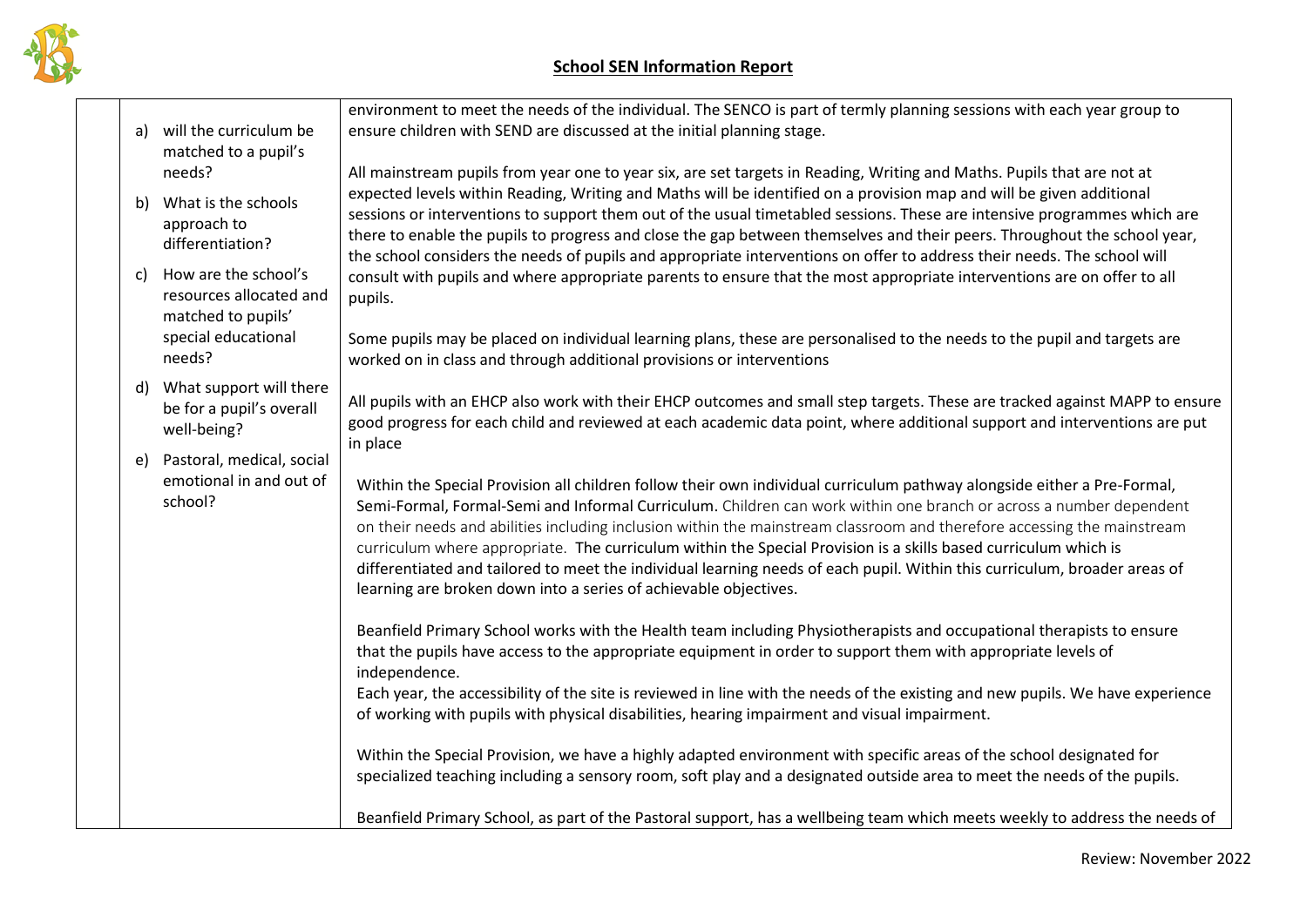

| any pupils that have been referred for concerns with mental, emotional and social concerns. Staff within the wellbeing<br>team work closely with the SENCO as well as external agencies including; Educational Psychology, Social Services support<br>teams and Looked After Pupils teams.<br>Pupils identified with complex behavioural needs are identified on a Behaviour Management Plan. This plan<br>communicates the individual needs of the pupil to their class teachers including strategies for supporting them in<br>lessons.<br>The wellbeing team have their own interventions where they work closely with small groups of pupils on a range of<br>things including anger management, emotional literacy and social skills. They also contribute and lead Early Help<br>Assessments (EHA) to ensure families are supported to meet all of their pupil's needs.<br>$\boldsymbol{6}$<br>As an inclusive school; the school takes reasonable steps to modify or adapt the learning environment to meet the needs of<br><b>How does the Academy</b><br>the individual.<br>adapt the curriculum and<br>learning environment for<br>pupils with SEN?<br>Across the Special Provision, we use a Total Communication Environment which includes the use of Widgits, visual schedules,<br>PECS, Colourful Semantics, AAC, Makaton, Intensive Interaction, Attention and Autism to ensure that all pupils are able to<br>communicate their needs.<br>How will pupils be included<br>in activities outside the<br>Displays are purposeful and showcase children's work or to support learning whilst not being overstimulating, or sensory<br>overload. Boards are all backed in hessian which is either neutral or a calming colour.<br>classroom, including school<br>trips?<br>Across the whole school we offer a range of trips and extra-curricular activities for all pupils, as found on our website. We<br>aim to support all pupils to enable them to attend trips, visits and take part in extra activities where appropriate. Risk<br>assessments will be completed for each trip and the needs of individual pupils are considered as part of this process. A<br>decision will then be reached by the Senior Leadership Team/SENCO/ Director of SEN & Special Provision Assistant Manager,<br>in collaboration with parents and class teachers.<br>$\overline{7}$<br><b>Parent/Carer involvement</b><br>On-going assessments will be carried out throughout your pupil's time at school and at key points throughout the year.<br>These include:<br>How will both the<br>a)<br>Assessment towards the Early Learning Goals for EYFS, Foundation Stages<br>$\bullet$<br>school and parent know<br>Mains pupils:<br>how a pupil is doing?<br>o Reading, Writing and Maths formal assessments each term<br>How will the school<br>b)<br>Pupil progress meetings and discussions held at every data point to track and monitor pupils and<br>$\circ$<br>support parents to help<br>identify pupils who are not making the expected progress.<br>their pupil's learning?<br>Interventions or support programmes are then implemented and monitored to ensure that the pupil<br>$\circ$<br>makes progress. |  |  |
|----------------------------------------------------------------------------------------------------------------------------------------------------------------------------------------------------------------------------------------------------------------------------------------------------------------------------------------------------------------------------------------------------------------------------------------------------------------------------------------------------------------------------------------------------------------------------------------------------------------------------------------------------------------------------------------------------------------------------------------------------------------------------------------------------------------------------------------------------------------------------------------------------------------------------------------------------------------------------------------------------------------------------------------------------------------------------------------------------------------------------------------------------------------------------------------------------------------------------------------------------------------------------------------------------------------------------------------------------------------------------------------------------------------------------------------------------------------------------------------------------------------------------------------------------------------------------------------------------------------------------------------------------------------------------------------------------------------------------------------------------------------------------------------------------------------------------------------------------------------------------------------------------------------------------------------------------------------------------------------------------------------------------------------------------------------------------------------------------------------------------------------------------------------------------------------------------------------------------------------------------------------------------------------------------------------------------------------------------------------------------------------------------------------------------------------------------------------------------------------------------------------------------------------------------------------------------------------------------------------------------------------------------------------------------------------------------------------------------------------------------------------------------------------------------------------------------------------------------------------------------------------------------------------------------------------------------------------------------------------------------------------------------------------------------------------------------------------------------------------------------------------------------------------------------------------------------------------------|--|--|
|                                                                                                                                                                                                                                                                                                                                                                                                                                                                                                                                                                                                                                                                                                                                                                                                                                                                                                                                                                                                                                                                                                                                                                                                                                                                                                                                                                                                                                                                                                                                                                                                                                                                                                                                                                                                                                                                                                                                                                                                                                                                                                                                                                                                                                                                                                                                                                                                                                                                                                                                                                                                                                                                                                                                                                                                                                                                                                                                                                                                                                                                                                                                                                                                                      |  |  |
|                                                                                                                                                                                                                                                                                                                                                                                                                                                                                                                                                                                                                                                                                                                                                                                                                                                                                                                                                                                                                                                                                                                                                                                                                                                                                                                                                                                                                                                                                                                                                                                                                                                                                                                                                                                                                                                                                                                                                                                                                                                                                                                                                                                                                                                                                                                                                                                                                                                                                                                                                                                                                                                                                                                                                                                                                                                                                                                                                                                                                                                                                                                                                                                                                      |  |  |
|                                                                                                                                                                                                                                                                                                                                                                                                                                                                                                                                                                                                                                                                                                                                                                                                                                                                                                                                                                                                                                                                                                                                                                                                                                                                                                                                                                                                                                                                                                                                                                                                                                                                                                                                                                                                                                                                                                                                                                                                                                                                                                                                                                                                                                                                                                                                                                                                                                                                                                                                                                                                                                                                                                                                                                                                                                                                                                                                                                                                                                                                                                                                                                                                                      |  |  |
|                                                                                                                                                                                                                                                                                                                                                                                                                                                                                                                                                                                                                                                                                                                                                                                                                                                                                                                                                                                                                                                                                                                                                                                                                                                                                                                                                                                                                                                                                                                                                                                                                                                                                                                                                                                                                                                                                                                                                                                                                                                                                                                                                                                                                                                                                                                                                                                                                                                                                                                                                                                                                                                                                                                                                                                                                                                                                                                                                                                                                                                                                                                                                                                                                      |  |  |
|                                                                                                                                                                                                                                                                                                                                                                                                                                                                                                                                                                                                                                                                                                                                                                                                                                                                                                                                                                                                                                                                                                                                                                                                                                                                                                                                                                                                                                                                                                                                                                                                                                                                                                                                                                                                                                                                                                                                                                                                                                                                                                                                                                                                                                                                                                                                                                                                                                                                                                                                                                                                                                                                                                                                                                                                                                                                                                                                                                                                                                                                                                                                                                                                                      |  |  |
|                                                                                                                                                                                                                                                                                                                                                                                                                                                                                                                                                                                                                                                                                                                                                                                                                                                                                                                                                                                                                                                                                                                                                                                                                                                                                                                                                                                                                                                                                                                                                                                                                                                                                                                                                                                                                                                                                                                                                                                                                                                                                                                                                                                                                                                                                                                                                                                                                                                                                                                                                                                                                                                                                                                                                                                                                                                                                                                                                                                                                                                                                                                                                                                                                      |  |  |
|                                                                                                                                                                                                                                                                                                                                                                                                                                                                                                                                                                                                                                                                                                                                                                                                                                                                                                                                                                                                                                                                                                                                                                                                                                                                                                                                                                                                                                                                                                                                                                                                                                                                                                                                                                                                                                                                                                                                                                                                                                                                                                                                                                                                                                                                                                                                                                                                                                                                                                                                                                                                                                                                                                                                                                                                                                                                                                                                                                                                                                                                                                                                                                                                                      |  |  |
|                                                                                                                                                                                                                                                                                                                                                                                                                                                                                                                                                                                                                                                                                                                                                                                                                                                                                                                                                                                                                                                                                                                                                                                                                                                                                                                                                                                                                                                                                                                                                                                                                                                                                                                                                                                                                                                                                                                                                                                                                                                                                                                                                                                                                                                                                                                                                                                                                                                                                                                                                                                                                                                                                                                                                                                                                                                                                                                                                                                                                                                                                                                                                                                                                      |  |  |
|                                                                                                                                                                                                                                                                                                                                                                                                                                                                                                                                                                                                                                                                                                                                                                                                                                                                                                                                                                                                                                                                                                                                                                                                                                                                                                                                                                                                                                                                                                                                                                                                                                                                                                                                                                                                                                                                                                                                                                                                                                                                                                                                                                                                                                                                                                                                                                                                                                                                                                                                                                                                                                                                                                                                                                                                                                                                                                                                                                                                                                                                                                                                                                                                                      |  |  |
|                                                                                                                                                                                                                                                                                                                                                                                                                                                                                                                                                                                                                                                                                                                                                                                                                                                                                                                                                                                                                                                                                                                                                                                                                                                                                                                                                                                                                                                                                                                                                                                                                                                                                                                                                                                                                                                                                                                                                                                                                                                                                                                                                                                                                                                                                                                                                                                                                                                                                                                                                                                                                                                                                                                                                                                                                                                                                                                                                                                                                                                                                                                                                                                                                      |  |  |
|                                                                                                                                                                                                                                                                                                                                                                                                                                                                                                                                                                                                                                                                                                                                                                                                                                                                                                                                                                                                                                                                                                                                                                                                                                                                                                                                                                                                                                                                                                                                                                                                                                                                                                                                                                                                                                                                                                                                                                                                                                                                                                                                                                                                                                                                                                                                                                                                                                                                                                                                                                                                                                                                                                                                                                                                                                                                                                                                                                                                                                                                                                                                                                                                                      |  |  |
|                                                                                                                                                                                                                                                                                                                                                                                                                                                                                                                                                                                                                                                                                                                                                                                                                                                                                                                                                                                                                                                                                                                                                                                                                                                                                                                                                                                                                                                                                                                                                                                                                                                                                                                                                                                                                                                                                                                                                                                                                                                                                                                                                                                                                                                                                                                                                                                                                                                                                                                                                                                                                                                                                                                                                                                                                                                                                                                                                                                                                                                                                                                                                                                                                      |  |  |
|                                                                                                                                                                                                                                                                                                                                                                                                                                                                                                                                                                                                                                                                                                                                                                                                                                                                                                                                                                                                                                                                                                                                                                                                                                                                                                                                                                                                                                                                                                                                                                                                                                                                                                                                                                                                                                                                                                                                                                                                                                                                                                                                                                                                                                                                                                                                                                                                                                                                                                                                                                                                                                                                                                                                                                                                                                                                                                                                                                                                                                                                                                                                                                                                                      |  |  |
|                                                                                                                                                                                                                                                                                                                                                                                                                                                                                                                                                                                                                                                                                                                                                                                                                                                                                                                                                                                                                                                                                                                                                                                                                                                                                                                                                                                                                                                                                                                                                                                                                                                                                                                                                                                                                                                                                                                                                                                                                                                                                                                                                                                                                                                                                                                                                                                                                                                                                                                                                                                                                                                                                                                                                                                                                                                                                                                                                                                                                                                                                                                                                                                                                      |  |  |
|                                                                                                                                                                                                                                                                                                                                                                                                                                                                                                                                                                                                                                                                                                                                                                                                                                                                                                                                                                                                                                                                                                                                                                                                                                                                                                                                                                                                                                                                                                                                                                                                                                                                                                                                                                                                                                                                                                                                                                                                                                                                                                                                                                                                                                                                                                                                                                                                                                                                                                                                                                                                                                                                                                                                                                                                                                                                                                                                                                                                                                                                                                                                                                                                                      |  |  |
|                                                                                                                                                                                                                                                                                                                                                                                                                                                                                                                                                                                                                                                                                                                                                                                                                                                                                                                                                                                                                                                                                                                                                                                                                                                                                                                                                                                                                                                                                                                                                                                                                                                                                                                                                                                                                                                                                                                                                                                                                                                                                                                                                                                                                                                                                                                                                                                                                                                                                                                                                                                                                                                                                                                                                                                                                                                                                                                                                                                                                                                                                                                                                                                                                      |  |  |
|                                                                                                                                                                                                                                                                                                                                                                                                                                                                                                                                                                                                                                                                                                                                                                                                                                                                                                                                                                                                                                                                                                                                                                                                                                                                                                                                                                                                                                                                                                                                                                                                                                                                                                                                                                                                                                                                                                                                                                                                                                                                                                                                                                                                                                                                                                                                                                                                                                                                                                                                                                                                                                                                                                                                                                                                                                                                                                                                                                                                                                                                                                                                                                                                                      |  |  |
|                                                                                                                                                                                                                                                                                                                                                                                                                                                                                                                                                                                                                                                                                                                                                                                                                                                                                                                                                                                                                                                                                                                                                                                                                                                                                                                                                                                                                                                                                                                                                                                                                                                                                                                                                                                                                                                                                                                                                                                                                                                                                                                                                                                                                                                                                                                                                                                                                                                                                                                                                                                                                                                                                                                                                                                                                                                                                                                                                                                                                                                                                                                                                                                                                      |  |  |
|                                                                                                                                                                                                                                                                                                                                                                                                                                                                                                                                                                                                                                                                                                                                                                                                                                                                                                                                                                                                                                                                                                                                                                                                                                                                                                                                                                                                                                                                                                                                                                                                                                                                                                                                                                                                                                                                                                                                                                                                                                                                                                                                                                                                                                                                                                                                                                                                                                                                                                                                                                                                                                                                                                                                                                                                                                                                                                                                                                                                                                                                                                                                                                                                                      |  |  |
|                                                                                                                                                                                                                                                                                                                                                                                                                                                                                                                                                                                                                                                                                                                                                                                                                                                                                                                                                                                                                                                                                                                                                                                                                                                                                                                                                                                                                                                                                                                                                                                                                                                                                                                                                                                                                                                                                                                                                                                                                                                                                                                                                                                                                                                                                                                                                                                                                                                                                                                                                                                                                                                                                                                                                                                                                                                                                                                                                                                                                                                                                                                                                                                                                      |  |  |
|                                                                                                                                                                                                                                                                                                                                                                                                                                                                                                                                                                                                                                                                                                                                                                                                                                                                                                                                                                                                                                                                                                                                                                                                                                                                                                                                                                                                                                                                                                                                                                                                                                                                                                                                                                                                                                                                                                                                                                                                                                                                                                                                                                                                                                                                                                                                                                                                                                                                                                                                                                                                                                                                                                                                                                                                                                                                                                                                                                                                                                                                                                                                                                                                                      |  |  |
|                                                                                                                                                                                                                                                                                                                                                                                                                                                                                                                                                                                                                                                                                                                                                                                                                                                                                                                                                                                                                                                                                                                                                                                                                                                                                                                                                                                                                                                                                                                                                                                                                                                                                                                                                                                                                                                                                                                                                                                                                                                                                                                                                                                                                                                                                                                                                                                                                                                                                                                                                                                                                                                                                                                                                                                                                                                                                                                                                                                                                                                                                                                                                                                                                      |  |  |
|                                                                                                                                                                                                                                                                                                                                                                                                                                                                                                                                                                                                                                                                                                                                                                                                                                                                                                                                                                                                                                                                                                                                                                                                                                                                                                                                                                                                                                                                                                                                                                                                                                                                                                                                                                                                                                                                                                                                                                                                                                                                                                                                                                                                                                                                                                                                                                                                                                                                                                                                                                                                                                                                                                                                                                                                                                                                                                                                                                                                                                                                                                                                                                                                                      |  |  |
|                                                                                                                                                                                                                                                                                                                                                                                                                                                                                                                                                                                                                                                                                                                                                                                                                                                                                                                                                                                                                                                                                                                                                                                                                                                                                                                                                                                                                                                                                                                                                                                                                                                                                                                                                                                                                                                                                                                                                                                                                                                                                                                                                                                                                                                                                                                                                                                                                                                                                                                                                                                                                                                                                                                                                                                                                                                                                                                                                                                                                                                                                                                                                                                                                      |  |  |
|                                                                                                                                                                                                                                                                                                                                                                                                                                                                                                                                                                                                                                                                                                                                                                                                                                                                                                                                                                                                                                                                                                                                                                                                                                                                                                                                                                                                                                                                                                                                                                                                                                                                                                                                                                                                                                                                                                                                                                                                                                                                                                                                                                                                                                                                                                                                                                                                                                                                                                                                                                                                                                                                                                                                                                                                                                                                                                                                                                                                                                                                                                                                                                                                                      |  |  |
|                                                                                                                                                                                                                                                                                                                                                                                                                                                                                                                                                                                                                                                                                                                                                                                                                                                                                                                                                                                                                                                                                                                                                                                                                                                                                                                                                                                                                                                                                                                                                                                                                                                                                                                                                                                                                                                                                                                                                                                                                                                                                                                                                                                                                                                                                                                                                                                                                                                                                                                                                                                                                                                                                                                                                                                                                                                                                                                                                                                                                                                                                                                                                                                                                      |  |  |
|                                                                                                                                                                                                                                                                                                                                                                                                                                                                                                                                                                                                                                                                                                                                                                                                                                                                                                                                                                                                                                                                                                                                                                                                                                                                                                                                                                                                                                                                                                                                                                                                                                                                                                                                                                                                                                                                                                                                                                                                                                                                                                                                                                                                                                                                                                                                                                                                                                                                                                                                                                                                                                                                                                                                                                                                                                                                                                                                                                                                                                                                                                                                                                                                                      |  |  |
|                                                                                                                                                                                                                                                                                                                                                                                                                                                                                                                                                                                                                                                                                                                                                                                                                                                                                                                                                                                                                                                                                                                                                                                                                                                                                                                                                                                                                                                                                                                                                                                                                                                                                                                                                                                                                                                                                                                                                                                                                                                                                                                                                                                                                                                                                                                                                                                                                                                                                                                                                                                                                                                                                                                                                                                                                                                                                                                                                                                                                                                                                                                                                                                                                      |  |  |
|                                                                                                                                                                                                                                                                                                                                                                                                                                                                                                                                                                                                                                                                                                                                                                                                                                                                                                                                                                                                                                                                                                                                                                                                                                                                                                                                                                                                                                                                                                                                                                                                                                                                                                                                                                                                                                                                                                                                                                                                                                                                                                                                                                                                                                                                                                                                                                                                                                                                                                                                                                                                                                                                                                                                                                                                                                                                                                                                                                                                                                                                                                                                                                                                                      |  |  |
|                                                                                                                                                                                                                                                                                                                                                                                                                                                                                                                                                                                                                                                                                                                                                                                                                                                                                                                                                                                                                                                                                                                                                                                                                                                                                                                                                                                                                                                                                                                                                                                                                                                                                                                                                                                                                                                                                                                                                                                                                                                                                                                                                                                                                                                                                                                                                                                                                                                                                                                                                                                                                                                                                                                                                                                                                                                                                                                                                                                                                                                                                                                                                                                                                      |  |  |
| <b>Special Provision:</b>                                                                                                                                                                                                                                                                                                                                                                                                                                                                                                                                                                                                                                                                                                                                                                                                                                                                                                                                                                                                                                                                                                                                                                                                                                                                                                                                                                                                                                                                                                                                                                                                                                                                                                                                                                                                                                                                                                                                                                                                                                                                                                                                                                                                                                                                                                                                                                                                                                                                                                                                                                                                                                                                                                                                                                                                                                                                                                                                                                                                                                                                                                                                                                                            |  |  |
| o Reading, Writing and Maths formal assessments each term for those working on the Semi-Formal, Formal-                                                                                                                                                                                                                                                                                                                                                                                                                                                                                                                                                                                                                                                                                                                                                                                                                                                                                                                                                                                                                                                                                                                                                                                                                                                                                                                                                                                                                                                                                                                                                                                                                                                                                                                                                                                                                                                                                                                                                                                                                                                                                                                                                                                                                                                                                                                                                                                                                                                                                                                                                                                                                                                                                                                                                                                                                                                                                                                                                                                                                                                                                                              |  |  |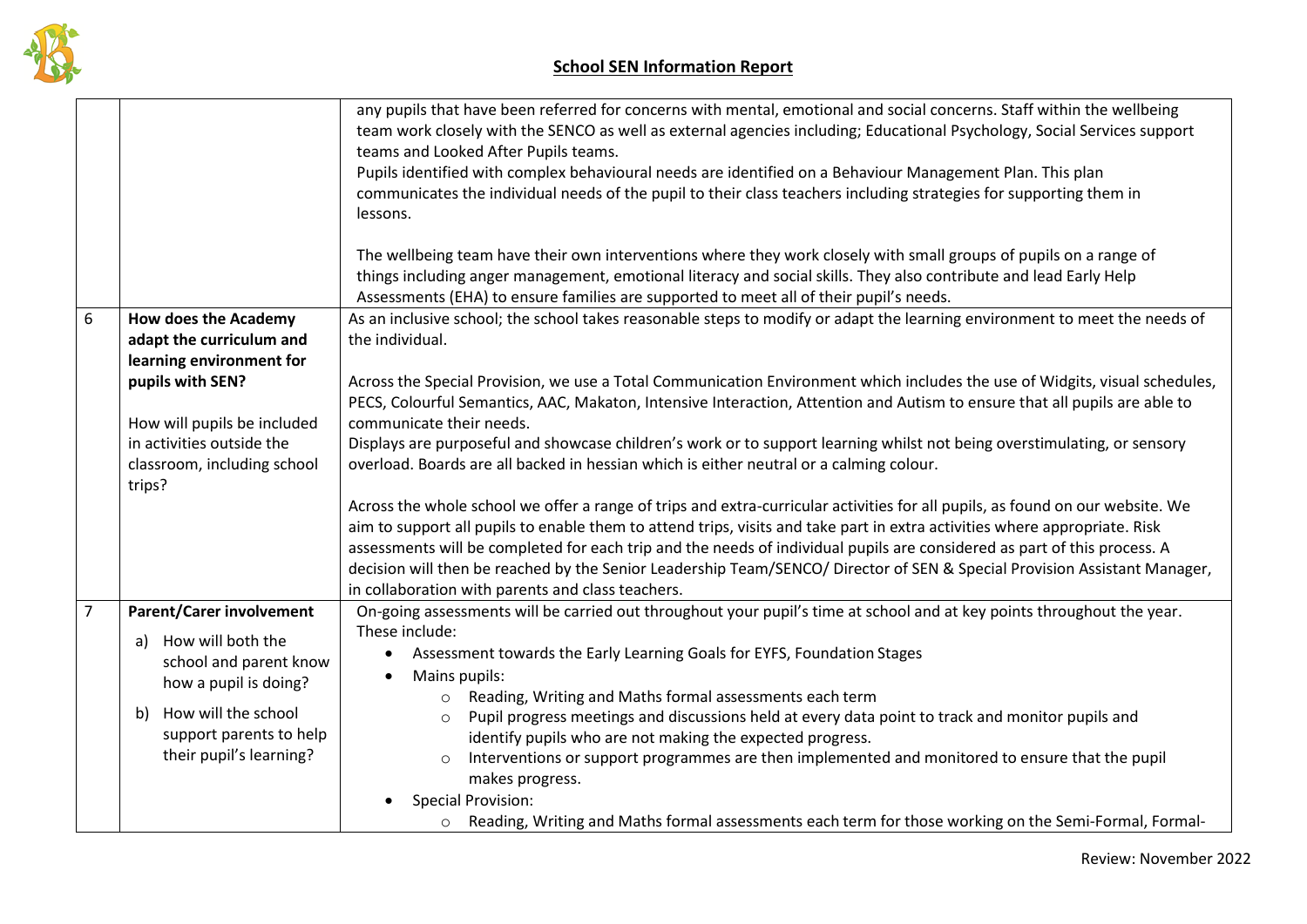

|   | When will parents be<br>C)                                                                                                                                                     | Semi Pathways                                                                                                                                                                                                                                                                                                                                                                                                                                                                                                                                                                                                                                                                                                                                                                                                                                                                                                                                                                                                                                                                                                                                                                                                                                                                                                       |
|---|--------------------------------------------------------------------------------------------------------------------------------------------------------------------------------|---------------------------------------------------------------------------------------------------------------------------------------------------------------------------------------------------------------------------------------------------------------------------------------------------------------------------------------------------------------------------------------------------------------------------------------------------------------------------------------------------------------------------------------------------------------------------------------------------------------------------------------------------------------------------------------------------------------------------------------------------------------------------------------------------------------------------------------------------------------------------------------------------------------------------------------------------------------------------------------------------------------------------------------------------------------------------------------------------------------------------------------------------------------------------------------------------------------------------------------------------------------------------------------------------------------------|
|   | able to discuss a pupil's                                                                                                                                                      | Communication assessments each term for those on the Pre-Formal & Informal pathways.<br>$\circ$                                                                                                                                                                                                                                                                                                                                                                                                                                                                                                                                                                                                                                                                                                                                                                                                                                                                                                                                                                                                                                                                                                                                                                                                                     |
|   | progress?                                                                                                                                                                      | Annual Communication assessments for all pupils<br>$\circ$                                                                                                                                                                                                                                                                                                                                                                                                                                                                                                                                                                                                                                                                                                                                                                                                                                                                                                                                                                                                                                                                                                                                                                                                                                                          |
|   | How are parents<br>d)<br>involved in the school,<br>and how can they<br>become involved?<br>Who can parents<br>e)<br>contact for further<br>information, or raise<br>concerns? | Interventions or support programmes are then implemented and monitored to ensure that the pupil<br>$\circ$<br>makes progress, where necessary.<br>MAPP assessments to track progress towards EHCP Outcomes<br>$\circ$<br>Stages of Learning a SEN specialist system is used to track and report on pupil's academic progress.<br>$\circ$<br>Pupil progress meetings and discussions held at every data point to track and monitor pupils and<br>$\circ$<br>identify pupils who are not making the expected progress-academic & MAPP.<br>As stated in Section 4, reports are sent home to parents three times a year to all pupils. Parents evenings are also<br>scheduled twice a year. If a pupil is SEN or has additional needs further meetings are also arranged between parents, class<br>teacher and SENCo to discuss the progress of their pupil.<br>If a pupil has an Educational Health Care Plan then an annual review is held where parents, SENCO, class teacher and<br>any outside agencies involved meet to discuss how the pupil is getting on.<br>We have an ethos across the school in that if the parents which to discuss their pupil's progress or anything else then<br>they can arrange a formal meeting with their pupil's class teacher whenever they like as well as talking informally on |
|   |                                                                                                                                                                                | the playground daily.                                                                                                                                                                                                                                                                                                                                                                                                                                                                                                                                                                                                                                                                                                                                                                                                                                                                                                                                                                                                                                                                                                                                                                                                                                                                                               |
|   |                                                                                                                                                                                | Additional information may also be collated through the following means:                                                                                                                                                                                                                                                                                                                                                                                                                                                                                                                                                                                                                                                                                                                                                                                                                                                                                                                                                                                                                                                                                                                                                                                                                                            |
|   |                                                                                                                                                                                | Referrals from outside agencies<br>$\bullet$                                                                                                                                                                                                                                                                                                                                                                                                                                                                                                                                                                                                                                                                                                                                                                                                                                                                                                                                                                                                                                                                                                                                                                                                                                                                        |
|   |                                                                                                                                                                                | Parents                                                                                                                                                                                                                                                                                                                                                                                                                                                                                                                                                                                                                                                                                                                                                                                                                                                                                                                                                                                                                                                                                                                                                                                                                                                                                                             |
|   |                                                                                                                                                                                | Observations                                                                                                                                                                                                                                                                                                                                                                                                                                                                                                                                                                                                                                                                                                                                                                                                                                                                                                                                                                                                                                                                                                                                                                                                                                                                                                        |
|   |                                                                                                                                                                                | Liaison from outside agencies e.g. Educational Psychologists, Physiotherapists, Occupational therapists, Speech<br>and Language Therapists, Specialist teacher advisors (such as teacher of the deaf or visually impaired team, or                                                                                                                                                                                                                                                                                                                                                                                                                                                                                                                                                                                                                                                                                                                                                                                                                                                                                                                                                                                                                                                                                  |
|   |                                                                                                                                                                                | the Specialist Support Service).                                                                                                                                                                                                                                                                                                                                                                                                                                                                                                                                                                                                                                                                                                                                                                                                                                                                                                                                                                                                                                                                                                                                                                                                                                                                                    |
|   |                                                                                                                                                                                | Reports from these services are shared with parents and school whenever there are updates.                                                                                                                                                                                                                                                                                                                                                                                                                                                                                                                                                                                                                                                                                                                                                                                                                                                                                                                                                                                                                                                                                                                                                                                                                          |
| 9 | What specific expertise is                                                                                                                                                     | Our SENCOs are trained teachers and all have the National SENCo accreditation. The SENCos all sit within the Senior                                                                                                                                                                                                                                                                                                                                                                                                                                                                                                                                                                                                                                                                                                                                                                                                                                                                                                                                                                                                                                                                                                                                                                                                 |
|   | available to pupils with                                                                                                                                                       | Leadership Team.                                                                                                                                                                                                                                                                                                                                                                                                                                                                                                                                                                                                                                                                                                                                                                                                                                                                                                                                                                                                                                                                                                                                                                                                                                                                                                    |
|   | SEN?                                                                                                                                                                           |                                                                                                                                                                                                                                                                                                                                                                                                                                                                                                                                                                                                                                                                                                                                                                                                                                                                                                                                                                                                                                                                                                                                                                                                                                                                                                                     |
|   |                                                                                                                                                                                | All staff are highly trained and have a wide range of qualifications to enable them to support pupils. There is a team of                                                                                                                                                                                                                                                                                                                                                                                                                                                                                                                                                                                                                                                                                                                                                                                                                                                                                                                                                                                                                                                                                                                                                                                           |
|   | What specialist services and                                                                                                                                                   | experienced teaching assistants who have expertise in a range of areas including speech and language, English, Maths,                                                                                                                                                                                                                                                                                                                                                                                                                                                                                                                                                                                                                                                                                                                                                                                                                                                                                                                                                                                                                                                                                                                                                                                               |
|   | expertise are available or                                                                                                                                                     | Phonics, behaviour and Autism. The wellbeing team are experiences to support pupils with mental, social and emotional                                                                                                                                                                                                                                                                                                                                                                                                                                                                                                                                                                                                                                                                                                                                                                                                                                                                                                                                                                                                                                                                                                                                                                                               |
|   | accessed by the school?                                                                                                                                                        | needs.                                                                                                                                                                                                                                                                                                                                                                                                                                                                                                                                                                                                                                                                                                                                                                                                                                                                                                                                                                                                                                                                                                                                                                                                                                                                                                              |
|   |                                                                                                                                                                                |                                                                                                                                                                                                                                                                                                                                                                                                                                                                                                                                                                                                                                                                                                                                                                                                                                                                                                                                                                                                                                                                                                                                                                                                                                                                                                                     |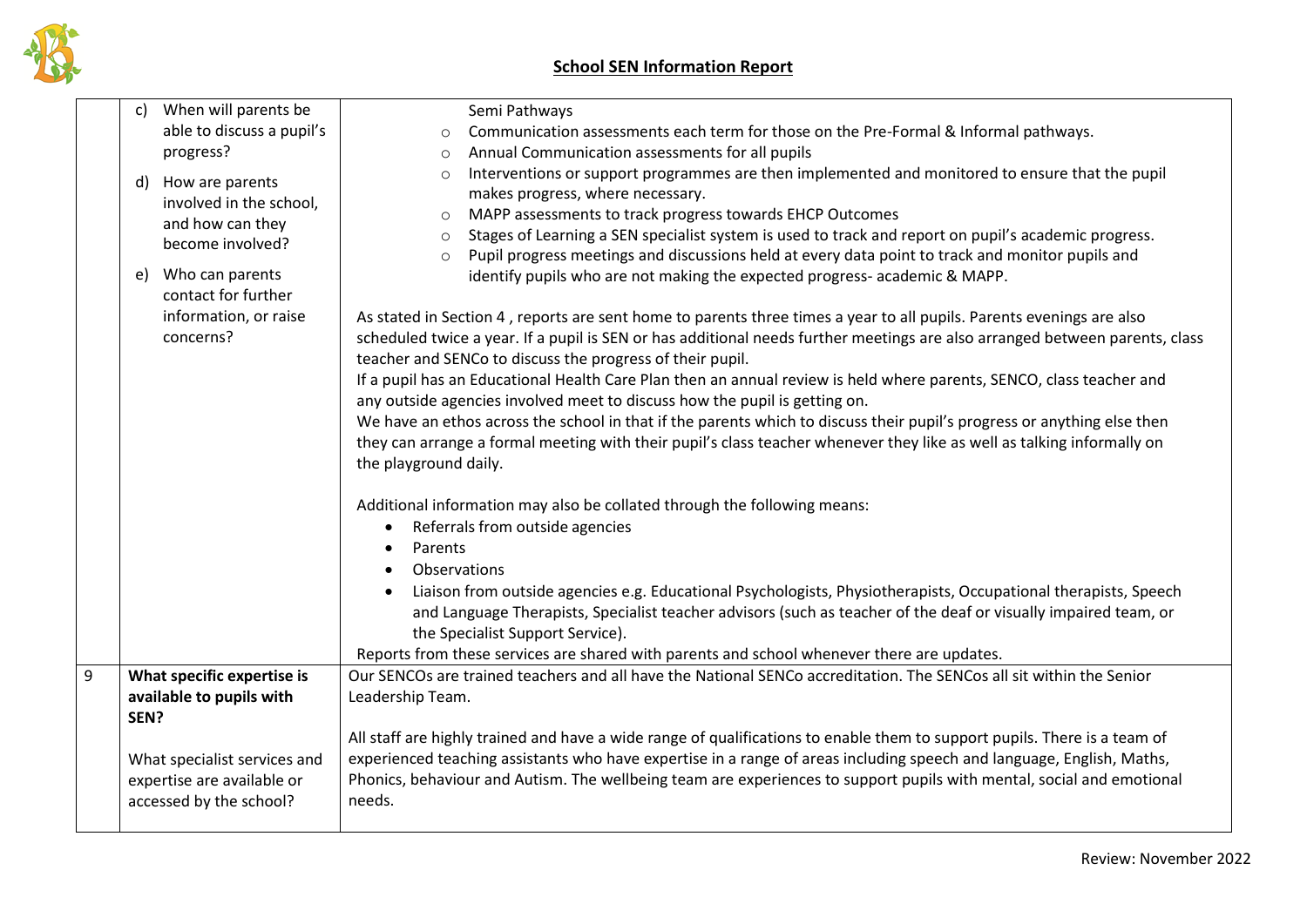

|    | What training will the staff<br>supporting pupils and young<br>people with SEND have had<br>or receive? | Staff within the Special Provision are highly trained and experienced in how to best support pupils with severe, profound and<br>multiple learning difficulties, Autism, Communication difficulties, complex associated behaviours linked to SEND and<br>cognition & learning difficulties. Specific training needs are identified through the needs of the pupils within the setting.<br>These can include Manual Handling, Team Teach, Makaton, an array of Communication training, medical training specific to<br>pupil's needs.                                                                  |
|----|---------------------------------------------------------------------------------------------------------|-------------------------------------------------------------------------------------------------------------------------------------------------------------------------------------------------------------------------------------------------------------------------------------------------------------------------------------------------------------------------------------------------------------------------------------------------------------------------------------------------------------------------------------------------------------------------------------------------------|
|    |                                                                                                         | Alongside the staff that work within the school, the Special Provision commissions a Specialist Speech and Language<br>Therapist 2 days a week to support individual pupils, groups, classes and training and continuous development of staff.<br>We work with outside agencies to support pupils. These include Physiotherapists, Occupational Therapists, Sensory<br>Impairment Team, Social Services, Educational Psychologies, Speech and Language, Special School Nurse, Child and<br>Adolescent Mental Health Services (CAHMS) and Specialist Support Service and any other available agencies. |
|    |                                                                                                         | All staff are highly trained and have a wide range of qualifications to enable them to support pupils. There is a team of<br>experienced teaching assistants who have expertise in a range of areas including speech and language, English, Maths,<br>phonics, English as an additional language, behaviour and autism. The wellbeing team are highly qualified to support pupils<br>with mental, social and emotional needs.                                                                                                                                                                         |
|    |                                                                                                         | Specific training needs are identified through the needs of the pupils. These can include manual handling, epilepsy and<br>asthma, team teach and medical training specific to pupil's needs.                                                                                                                                                                                                                                                                                                                                                                                                         |
|    |                                                                                                         | Alongside the staff that work within the school, we work with outside agencies to support pupils. These include<br>Physiotherapists, Occupational Therapists, Sensory Impairment Team, Social Services, Educational Psychologists, Speech and<br>Language, School nurses, Child and Adolescent Mental Health Service (CAMHS) and Specialist Support Services and any other<br>available agencies.                                                                                                                                                                                                     |
| 11 | How accessible is the school                                                                            | The environment is adapted to meet the needs of the pupils as required. This includes; ramps, wider corridors, disabled                                                                                                                                                                                                                                                                                                                                                                                                                                                                               |
|    | environment?                                                                                            | parking bays, disabled toilets and changing facilities which include hoists, outside play areas accessible to wheelchair                                                                                                                                                                                                                                                                                                                                                                                                                                                                              |
|    |                                                                                                         | users, wide entrances, lifts and an accessibility minibus.                                                                                                                                                                                                                                                                                                                                                                                                                                                                                                                                            |
|    |                                                                                                         | Some children who require it have their own individual routes and evacuation procedures outlined in their                                                                                                                                                                                                                                                                                                                                                                                                                                                                                             |
|    |                                                                                                         | personal emergency evaluation plans (PEEPs).                                                                                                                                                                                                                                                                                                                                                                                                                                                                                                                                                          |
|    |                                                                                                         | Within the Special Provision, if there is need, some pupils will have access to specialist equipment. This will be part of external                                                                                                                                                                                                                                                                                                                                                                                                                                                                   |
|    |                                                                                                         | agency advice and specialist training is provided to staff around the use of this equipment.                                                                                                                                                                                                                                                                                                                                                                                                                                                                                                          |
| 12 | <b>Transitions</b>                                                                                      | Although we are a large primary school, we work hard to ensure smooth transitions for all pupils when moving through                                                                                                                                                                                                                                                                                                                                                                                                                                                                                  |
|    |                                                                                                         | the school. Transition days are provided to all pupils where they spend time with their new class teacher and class mates                                                                                                                                                                                                                                                                                                                                                                                                                                                                             |
|    |                                                                                                         | in their new classroom. Additional transitional sessions are arranged depending on the needs of the pupil. When moving                                                                                                                                                                                                                                                                                                                                                                                                                                                                                |
|    |                                                                                                         | mid-year, we can also offer a gradual transition if school and parents/carers feel that it would benefit the pupil.                                                                                                                                                                                                                                                                                                                                                                                                                                                                                   |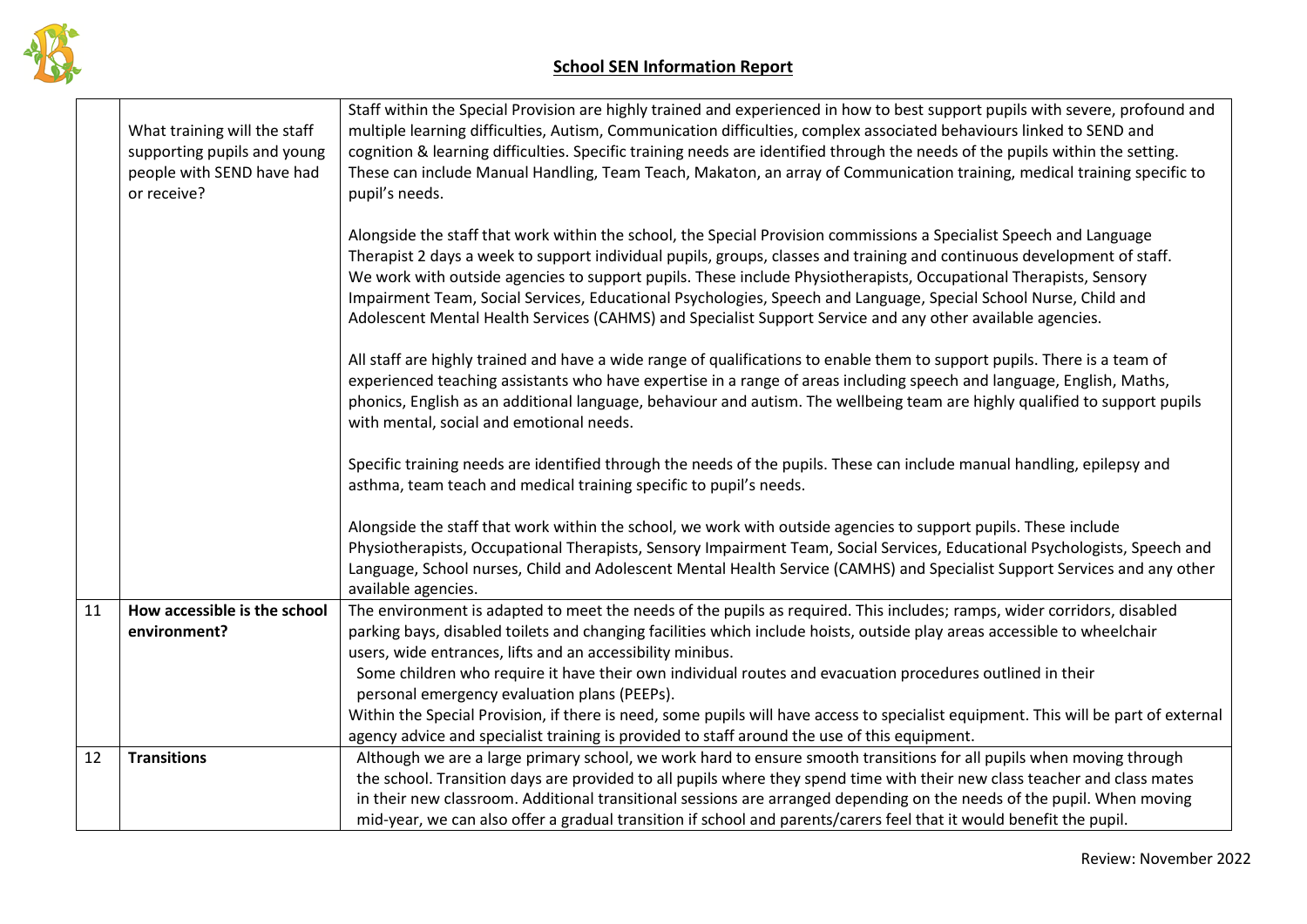

|    | How will the school<br>a)<br>prepare and support a<br>pupil to join the school.<br>b) Transfer to a new<br>school or the next stage<br>of education or life? | At the end of an academic year- all staff complete a transition meeting with the new class teacher to share information,<br>including that about SEN or emotionally vulnerable pupils in preparation for the pupil's arrival in September. The SENCo<br>and Wellbeing team will also share recent information from external agencies and updates.<br>When moving onto secondary school transition meetings happen in school from all secondary schools. Transition forms are<br>also completed by year 6 staff with information about the pupil and any strategies teachers find useful when supporting<br>that child. Visits are arranged with local schools and extra transition visits are arranged for SEN, vulnerable and any other<br>pupil we feel need some extra transition. Transition interventions also happen for all year 6 pupils.<br>Within the Special Provision, all pupils are visited in their current setting before transitioning to our setting. Additional visits<br>and days are planned in to support this. All pupils upon transitioning to our Special Provision will start on a part-time<br>timetable.<br>Throughout a pupil's transition to our Special Provision, all professionals involved with that pupil are involved to enable all<br>information to be passed accurately. During an open evening, parents are able to meet the teachers and are given<br>information packs. Also, pupils within the Special Provision have a transition day which consists of attending for two hours in<br>either the morning or afternoon to familiarise themselves with the staff, other children and environment. When starting in<br>September, each pupil is offered a settling in session of 2 hours for a minimum of three sessions a week, this is then built up<br>We work hard to ensure smooth transitions for all pupils when moving through the school. Transition days are provided to all<br>pupils where they spend time with their new class teacher and peers in their new classroom. Additional transitional sessions<br>are arranged depending on the needs of the pupil. When moving mid-year, we can also offer a gradual transition if school and<br>parents/carers feel that it would be beneficial to the pupil.<br>At the end if an academic year all staff complete a transition meeting with the new class teacher to share information<br>including that about SEND or emotional vulnerable pupils in preparation for the pupil's arrival in September, The SENCO and<br>wellbeing team will also share recent information from external agencies and updates.<br>When moving onto secondary school transition meetings happen in school from all secondary schools. Transition forms are<br>also completed by Year 6 staff with information about the pupil and any strategies teachers find useful when supporting that<br>child. Visits are arranged with local schools and extra transition visits are arranged for SEND, vulnerable and any other pupil<br>we feel need some extra transition. Transition interventions also happen for all Year 6 pupils. |
|----|--------------------------------------------------------------------------------------------------------------------------------------------------------------|---------------------------------------------------------------------------------------------------------------------------------------------------------------------------------------------------------------------------------------------------------------------------------------------------------------------------------------------------------------------------------------------------------------------------------------------------------------------------------------------------------------------------------------------------------------------------------------------------------------------------------------------------------------------------------------------------------------------------------------------------------------------------------------------------------------------------------------------------------------------------------------------------------------------------------------------------------------------------------------------------------------------------------------------------------------------------------------------------------------------------------------------------------------------------------------------------------------------------------------------------------------------------------------------------------------------------------------------------------------------------------------------------------------------------------------------------------------------------------------------------------------------------------------------------------------------------------------------------------------------------------------------------------------------------------------------------------------------------------------------------------------------------------------------------------------------------------------------------------------------------------------------------------------------------------------------------------------------------------------------------------------------------------------------------------------------------------------------------------------------------------------------------------------------------------------------------------------------------------------------------------------------------------------------------------------------------------------------------------------------------------------------------------------------------------------------------------------------------------------------------------------------------------------------------------------------------------------------------------------------------------------------------------------------------------------------------------------------------------------------------------------------------------------------------------------------------------------------------------------------------------------------------------------------------------------------------------------------------------------------------------------------------------------------------------------------------------------------------------------------|
| 18 | Governance                                                                                                                                                   | Chair of Governors- Stephen Prati - admin@beanfieldprimary.org                                                                                                                                                                                                                                                                                                                                                                                                                                                                                                                                                                                                                                                                                                                                                                                                                                                                                                                                                                                                                                                                                                                                                                                                                                                                                                                                                                                                                                                                                                                                                                                                                                                                                                                                                                                                                                                                                                                                                                                                                                                                                                                                                                                                                                                                                                                                                                                                                                                                                                                                                                                                                                                                                                                                                                                                                                                                                                                                                                                                                                                      |
|    |                                                                                                                                                              | SEND Governor-Kathryn Pithey - admin@beanfieldprimary.org                                                                                                                                                                                                                                                                                                                                                                                                                                                                                                                                                                                                                                                                                                                                                                                                                                                                                                                                                                                                                                                                                                                                                                                                                                                                                                                                                                                                                                                                                                                                                                                                                                                                                                                                                                                                                                                                                                                                                                                                                                                                                                                                                                                                                                                                                                                                                                                                                                                                                                                                                                                                                                                                                                                                                                                                                                                                                                                                                                                                                                                           |
|    | Who are Governor<br>a)                                                                                                                                       |                                                                                                                                                                                                                                                                                                                                                                                                                                                                                                                                                                                                                                                                                                                                                                                                                                                                                                                                                                                                                                                                                                                                                                                                                                                                                                                                                                                                                                                                                                                                                                                                                                                                                                                                                                                                                                                                                                                                                                                                                                                                                                                                                                                                                                                                                                                                                                                                                                                                                                                                                                                                                                                                                                                                                                                                                                                                                                                                                                                                                                                                                                                     |
|    | Contacts?                                                                                                                                                    | We share reports to Governors with respect to attainment and progress, provision mapping, interventions, attendance,                                                                                                                                                                                                                                                                                                                                                                                                                                                                                                                                                                                                                                                                                                                                                                                                                                                                                                                                                                                                                                                                                                                                                                                                                                                                                                                                                                                                                                                                                                                                                                                                                                                                                                                                                                                                                                                                                                                                                                                                                                                                                                                                                                                                                                                                                                                                                                                                                                                                                                                                                                                                                                                                                                                                                                                                                                                                                                                                                                                                |
|    |                                                                                                                                                              | exclusions, behaviour, impact of pupil and sports premium and curriculum.                                                                                                                                                                                                                                                                                                                                                                                                                                                                                                                                                                                                                                                                                                                                                                                                                                                                                                                                                                                                                                                                                                                                                                                                                                                                                                                                                                                                                                                                                                                                                                                                                                                                                                                                                                                                                                                                                                                                                                                                                                                                                                                                                                                                                                                                                                                                                                                                                                                                                                                                                                                                                                                                                                                                                                                                                                                                                                                                                                                                                                           |